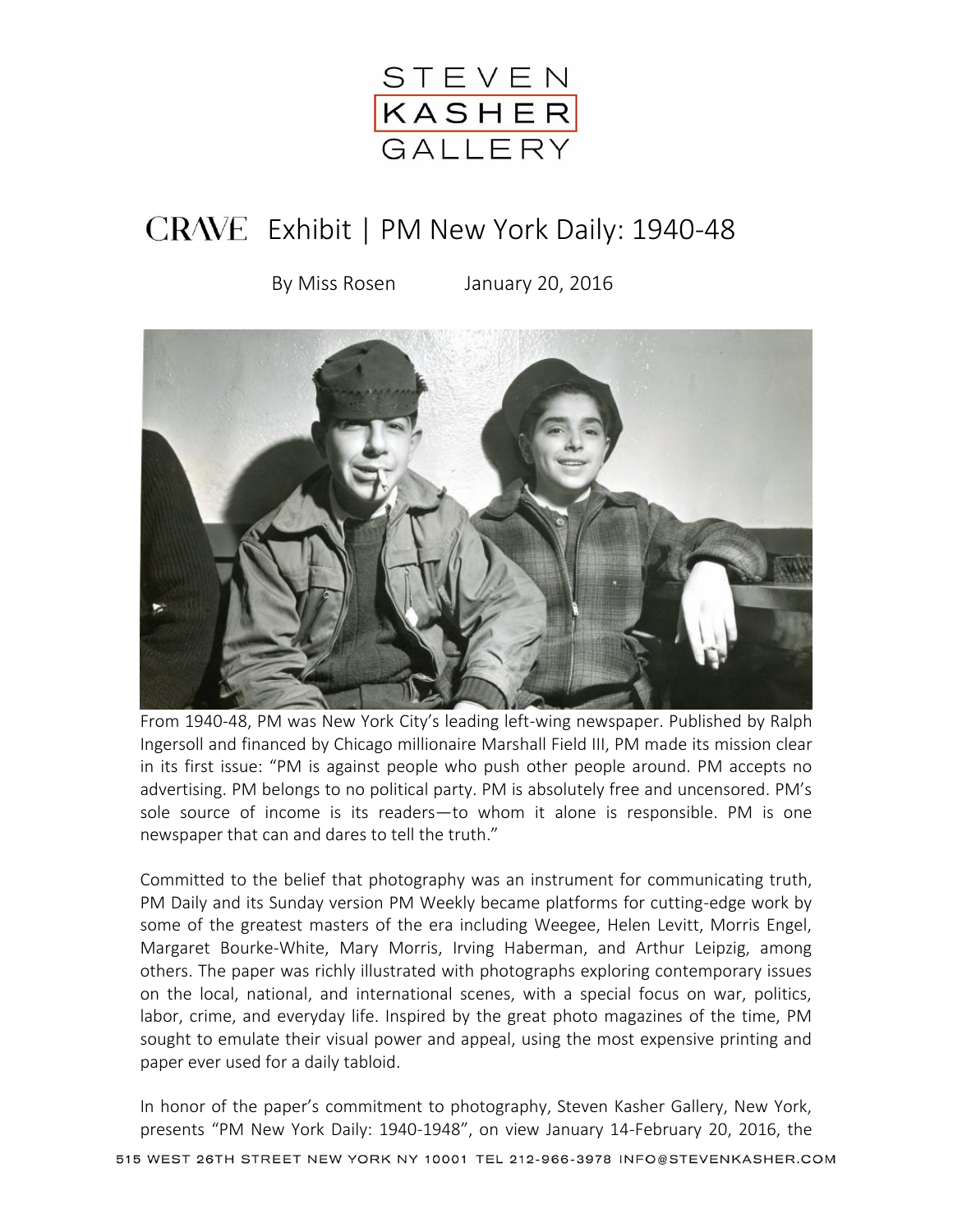

first exhibition of work from PM. Featuring over 75 black-and-white vintage photographs as well as pages from the paper itself, the exhibition provides an insightful look at the way in which photography is used to shape and inform the public's perception of the news of the day.

Anais Feyeux, curator, observes, "PM wanted to position photography and drawings at the same time. The photograph was not enough to explain an event, which was totally the opposite of what other magazines were doing at the same time. Magazines like LIFE wanted photography to replace the subjectivity of the drawings that had been used during the nineteenth century, but PM never saw the photograph as something objective. They ran articles about photographs in the newspaper, which was very



unusual at the time. They ran photographs from the Nazis and explained how they did not tell the truth."

Feyeux speaks of a series of 12 photographs by Max Peter Haas documenting a shoot-out in Manhattan in January 1941. Haas had been in the office when he heard shooting on the street below; he grabbed his Leica and went down to document the scene as it unfolded. He sold the photographs to other magazines, and PM was forced to run the story with other photographs that showed nothing. In April 1941, PM did a double-page feature on the shoot out, this time using Haas's photographs. Feyeux observes, "I really like this series because you can see everything happening. The photographs are not perfectly composed. They were taken in a rush. The photographer doesn't know what happened. It's kind of a mess and you can feel it. "

It was in this manner that PM used photography to communicate truth, evoking the chaos and the confusion that occurs during the commission of a crime and its aftermath. Although the story was technically "old news" by the time it had run, the series of